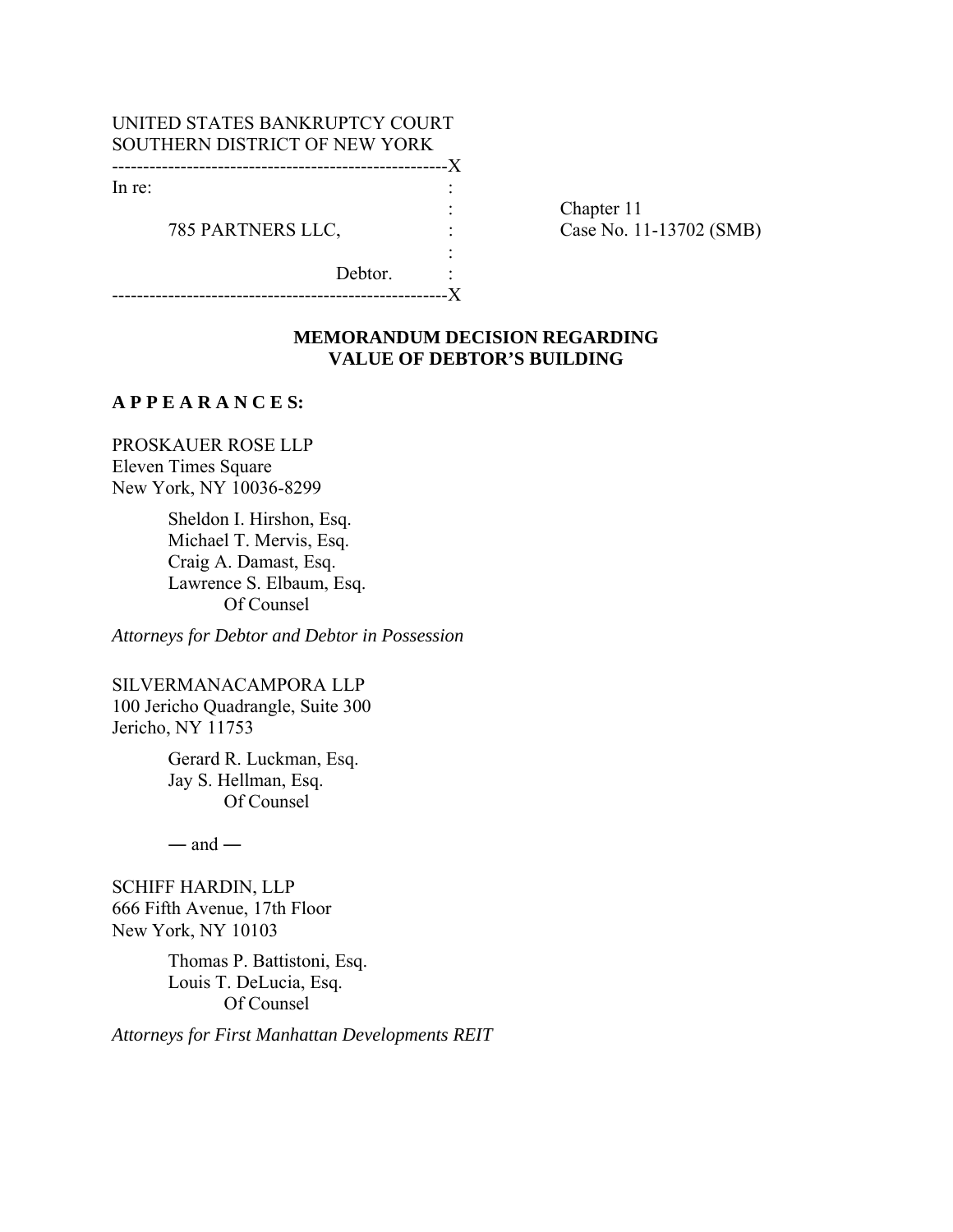STIEFEL & COHEN 770 Lexington Avenue New York, NY 10065

## Philip P. Foote, Esq. Of Counsel

*Attorneys for Martin McGinn, Aileen McGinn* 

JOHN H. SNYDER PLLC 555 Fifth Avenue, Suite 1700 New York, NY 10017

John H. Snyder, Esq.

*Attorneys for Times Square Construction & Development*

# **STUART M. BERNSTEIN United States Bankruptcy Judge:**

 The Debtor seeks to confirm its plan in this single asset real estate case, and First Manhattan Developments REIT ("First Manhattan" or "FM"), the principal secured creditor, has filed objections. The amount of First Manhattan's claim and the value of the Debtor's building (the "Building") represent two of the most significant and contentious issues in connection with the confirmation of the plan. Accordingly, and with the agreement of the parties, the Court first proceeded to determine the value of the Building. Following a five day of evidentiary hearing, I find that the value of the Building as a rental, its highest and best use, is \$91.7 million.<sup>1</sup>

#### **A. Introduction**

1

 The Building is forty-three stories, consists of 122 residential apartments or units, and covers between 94,142 and 94,311 aggregate square feet in addition to retail space whose precise area is open to question for reasons discussed below. The Building is located at 48th Street and Eighth Avenue in the Hell's Kitchen/Clinton area of Manhattan, bounded by Eighth Avenue on

<sup>1</sup> The following conventions are used in this decision. The hearing transcripts are cited as "Tr." with the date of the hearing noted parenthetically. "DX" refers to the Debtor's trial exhibits and "FMX" refers to First Manhattan's trial exhibits.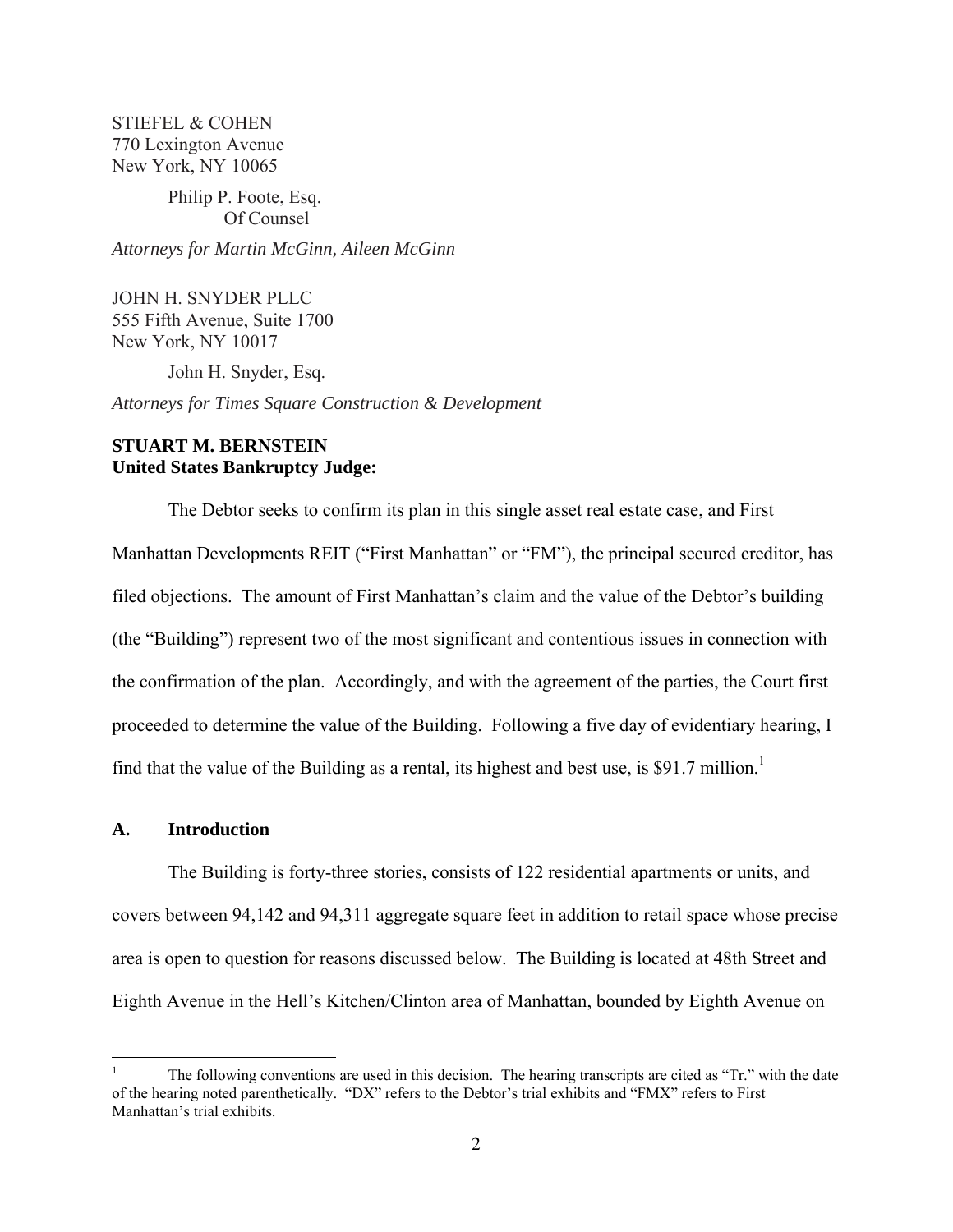the east, the Hudson River on the west, 59th Street on the north and 34th Street on the south. It is an anvil-shaped "sliver" building with approximately twenty-four feet of frontage on Eighth Avenue and seventeen feet of frontage on 48th Street. The Building, which is new and presently vacant, stands as security for a loan now held by First Manhattan, which purchased the note in or around July 2011 for approximately \$78 million.

 With certain exceptions, each floor typically contains three apartments. Ninety apartments consist of one bedroom and one bathroom. The average size of the one bedroom apartments is between 734 and 736 square feet, depending on which expert's report you read. I will use 735 square feet. Seventeen apartments are studio apartments that average 604 square feet. Thirteen apartments are two bedroom apartments and range between 1,104 square feet and 1,186 square feet. One three bedroom apartment, the penthouse, is 2,725 square feet. Finally, the superintendent's apartment measures 556 square feet. (*See generally* DX 1 at 51-52; FMX J at 42.) All agree that the Building enjoys excellent views to the west above the lower floors and very good views from the upper floors in other directions. The principal and only amenity in the Building, aside from a doorman, is a small fitness center.

 As noted, the Court conducted a five-day evidentiary hearing for the purpose of determining the value of the Building. Several witnesses testified, but the most important witnesses on the issue of valuation were the Debtor's expert, Michael Falsetta, and First Manhattan's expert, Dennis Ryan. Both experts testified honestly and credibly, and the stark difference in their appraisals illustrates the subjective nature of valuation. Each expert submitted a report, referred to as the *Falsetta Report* (DX 1) and the *Ryan Report* (FMX J), and each also submitted a supplement, referred to as the *Falsetta Supplement* (DX 2) and the *Ryan Supplement* (FMX N). The Debtor contends that the highest and best use for the Building is as a rental.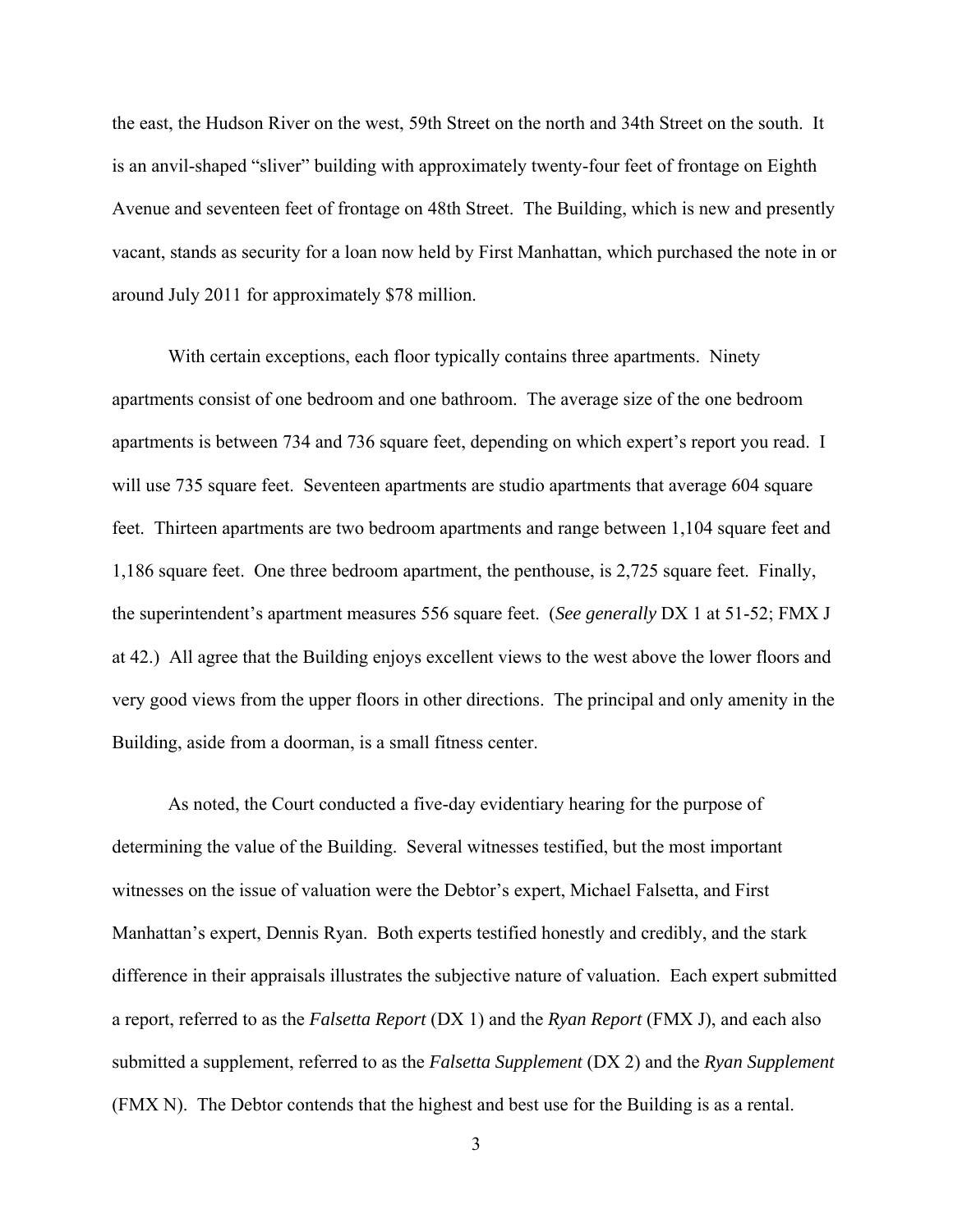According to Mr. Falsetta, the Building is worth \$103 million as a rental and \$93.3 million as a condominium. First Manhattan maintains that the highest and best use for the Building is as a condominium. According to Mr. Ryan, the Building is worth \$76.4 million as a condominium and \$70.3 million as a rental.

#### **B. Value as a Condominium**

 Both experts valued the Building as a condominium on a net sellout basis. The net sellout approach is essentially a discounted cash flow analysis that assumes a buyer will buy the entire building at wholesale and then sell the apartments over time at retail. The net income realized over the period of the sellout is then discounted back to present day.

 The spread between the experts' opinions regarding the value as a condominium is \$16,900,000. The principal factors that affect the value are the absorption or sellout period, the assumed selling price of the apartments and the commercial space, and the expenses that the buyer must pay during the period of the sellout and before the expenses are picked up entirely by the unit owners as part of the common charges.

### **1. Selling Price of the Residential Units**

 The principal difference in the two appraisals relates to the assumed selling price of the apartments.<sup>2</sup> According to Mr. Falsetta, the average selling price of the residential space is \$1,250 per square foot and the saleable area of the Building is 94,311 square feet. This yields a gross undiscounted sellout value of the residential space of \$117,888,750. (*Falsetta Report* at

 $\frac{1}{2}$  Both sides assumed a similar absorption period, 30 versus 34 months, although they disagreed on when the sales would actually begin. In addition, and as discussed below, the different assumptions relating to the value of the commercial unit and the expenses did affect the respective value opinions, but not to the degree of the different conclusions regarding the selling price of the units.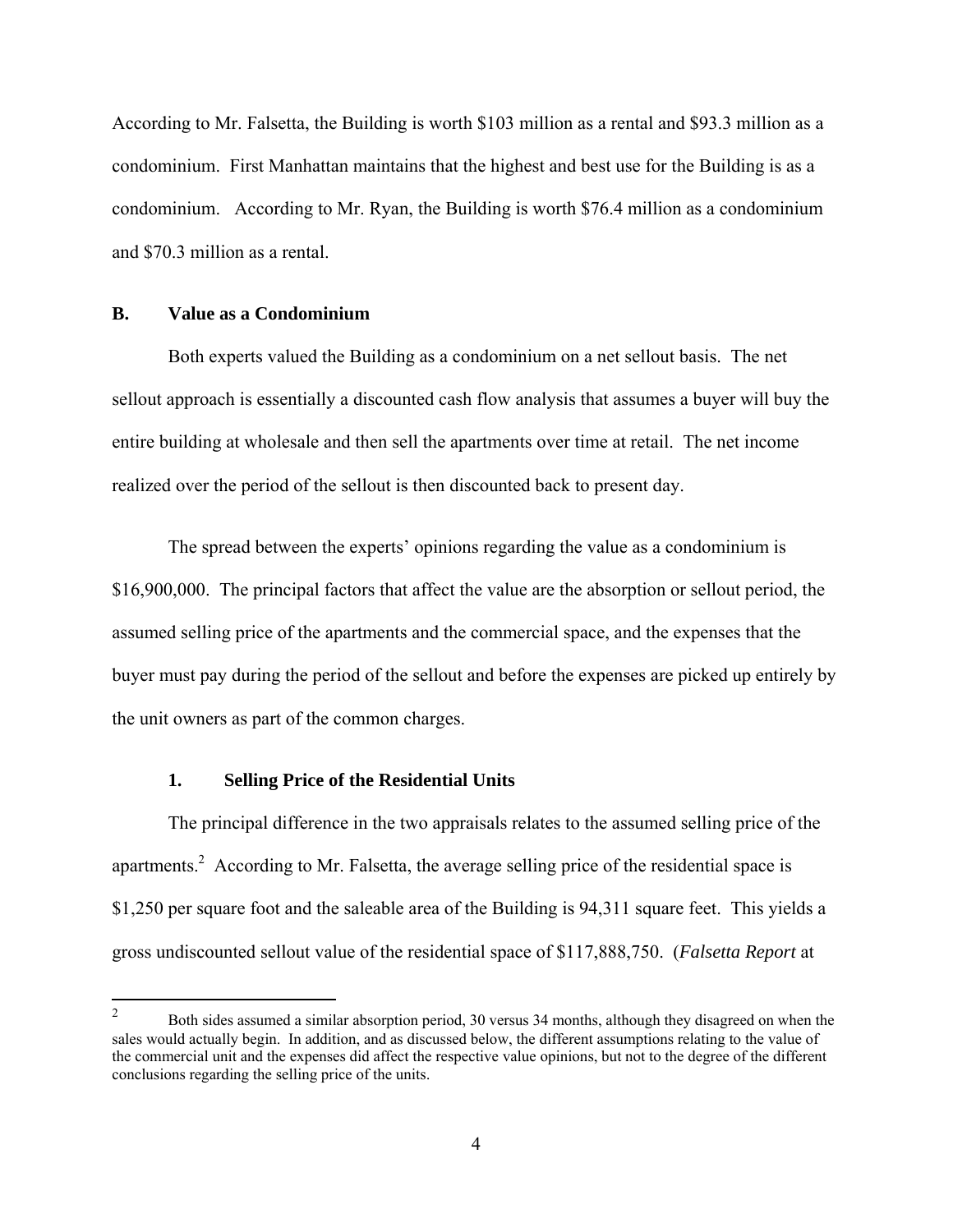100.) According to Mr. Ryan, the average selling price of the residential space is currently \$1,100 per square foot and the saleable area of the Building is 94,142 square feet. This yields a gross undiscounted sellout value of the residential space of \$109,543,631.3 (*See Ryan Report* at 104.)

 Both experts supported their opinions with data derived from the sales of apartments in other, comparable buildings. Comparability, however, as well any adjustments needed to make the comparison more comparable is highly subjective. For the most part, Mr. Ryan's methodology was easier to follow because he showed how he made adjustments to his comparables based on location, apartment features, views and amenities.4 (*See Ryan Report* at 77.) In addition, the *Ryan Supplement* included data about many recent sales in buildings described in the *Ryan Report*.

 In particular, Mr. Ryan's reports suggest that the Debtor has overestimated the selling price of the condominium units. The overwhelming majority of the apartments in the Building (nearly 90%) are one bedroom, one bathroom units with an average size of 735 square feet. Sticking as close as possible to these criteria, the Court reviewed the comparables in the *Ryan Report* and the *Ryan Supplement* to determine the selling price of one bedroom, one bathroom apartments between 700 and 800 square feet in size.<sup>5</sup> No apartment met these criteria in the

 $\overline{a}$ 

<sup>3</sup> Mr. Ryan's analysis assumed that the price per square foot would rise incrementally to \$1,199 during the sellout period. (*See Ryan Report* at 104.)

<sup>4</sup> Residents must pay separately for certain amenities (*e.g.,* parking). Mr. Ryan nevertheless opined that their availability, even at an added cost, adds value to the condominium unit. I credit this testimony.

<sup>5</sup> Mr. Ryan dropped certain comparable buildings in his *Supplement*, and I have ignored these buildings. I also ignored apartments that were merely *listed* at a price or were in contract but not yet closed. Listings reflect the seller's asking price which may be negotiated downward. Contracts may not close, or may close at different prices.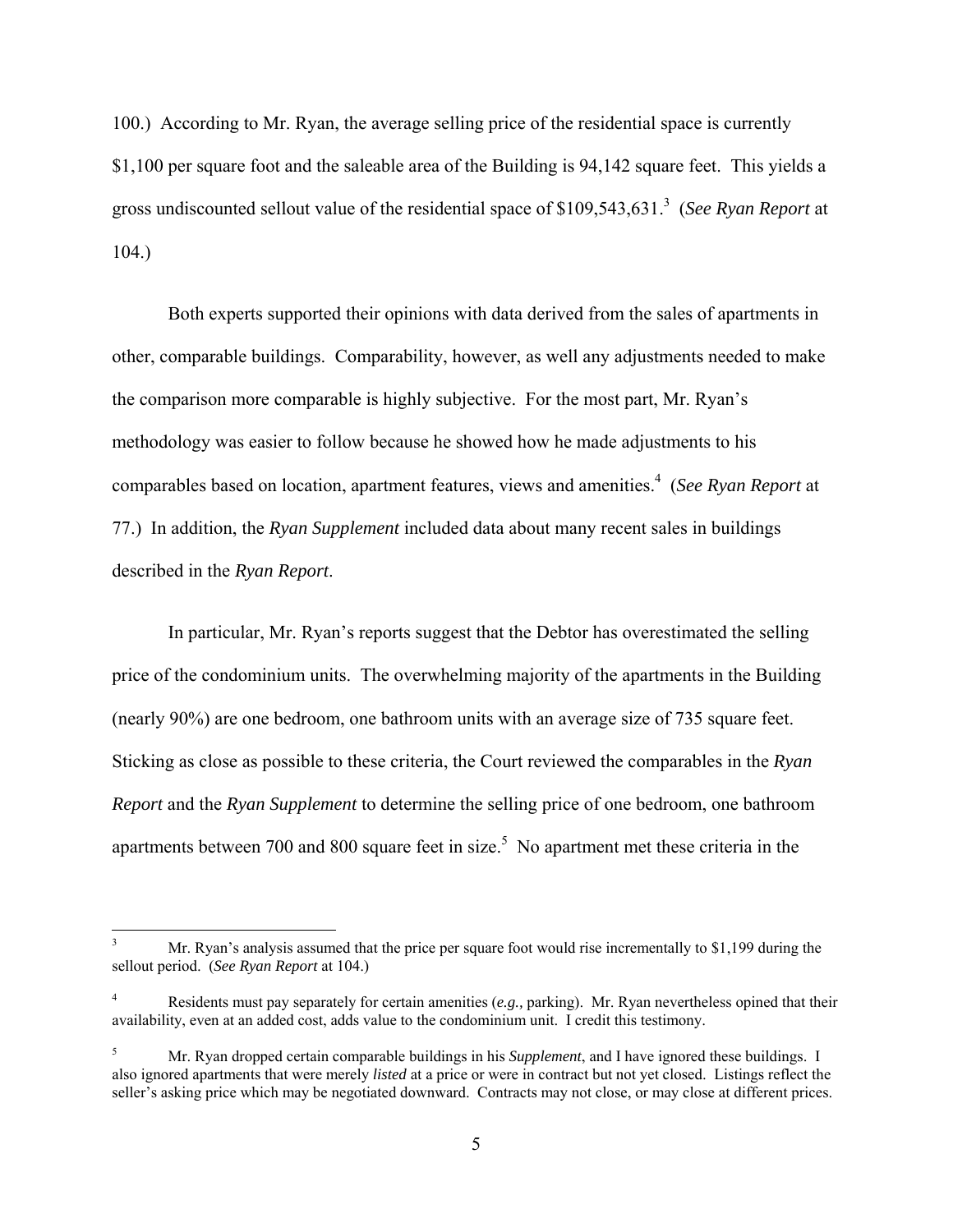| <b>Building</b> | No. of sales | Avg. price per<br>sq. foot | <b>Adjustments</b><br>per Mr. Ryan | Adjusted avg.<br>price per sq. ft. |
|-----------------|--------------|----------------------------|------------------------------------|------------------------------------|
| Orion           | 13           | 1,191.08                   | $-30\%$                            | 883.76                             |
| Link            |              | 1,296.00                   | $-20%$                             | 1,036,80                           |
| Element         |              | 1,171.80                   | $-20%$                             | 937.44                             |
| Atelier         |              | 1,066.88                   | $-10%$                             | 960.19                             |
| Griffin Court   |              | 931.00                     | $+10%$                             | 1,024.10                           |

Platinum, the Dillon and the Hudson Hill. A number of apartments met these criteria in his other buildings:

 Although these results support Mr. Ryan's opinion that the appropriate sale price is \$1,100 per square foot if not less, another portion of the *Ryan Report* undercuts this conclusion. In projecting the common charges attributable to the unit owners, which include the cost of financing the condominium association's purchase of the superintendent's apartment, Mr. Ryan estimated the market value of the superintendent's apartment at \$1,150 per square foot. (*Ryan Report* at 99.) It is difficult to believe that the superintendent's fourth floor apartment, lacking a view in a view-driven building, is one of the more valuable apartments in the Building on a square foot basis.

 This leads me to conclude that Mr. Ryan's opinion regarding the value of the apartments in the Building, based in large part on the adjustments he adopted, is too conservative; with less "adjustment," his conclusion regarding value would be higher. $6$  Consequently, I give more credit to his value of the superintendent's apartment, and for the reasons indicated, view it as setting the lower end of value. Accordingly, I find that the average value of the residential space is \$1,175

 $\overline{a}$ 

<sup>6</sup> In addition, Mr. Ryan's valuations, both as a rental and as a condominium, are less than the \$78 million that First Manhattan paid for the note in July 2011, when it was already in default. The trial evidence did not suggest that the value of the Building declined after First Manhattan purchased the note.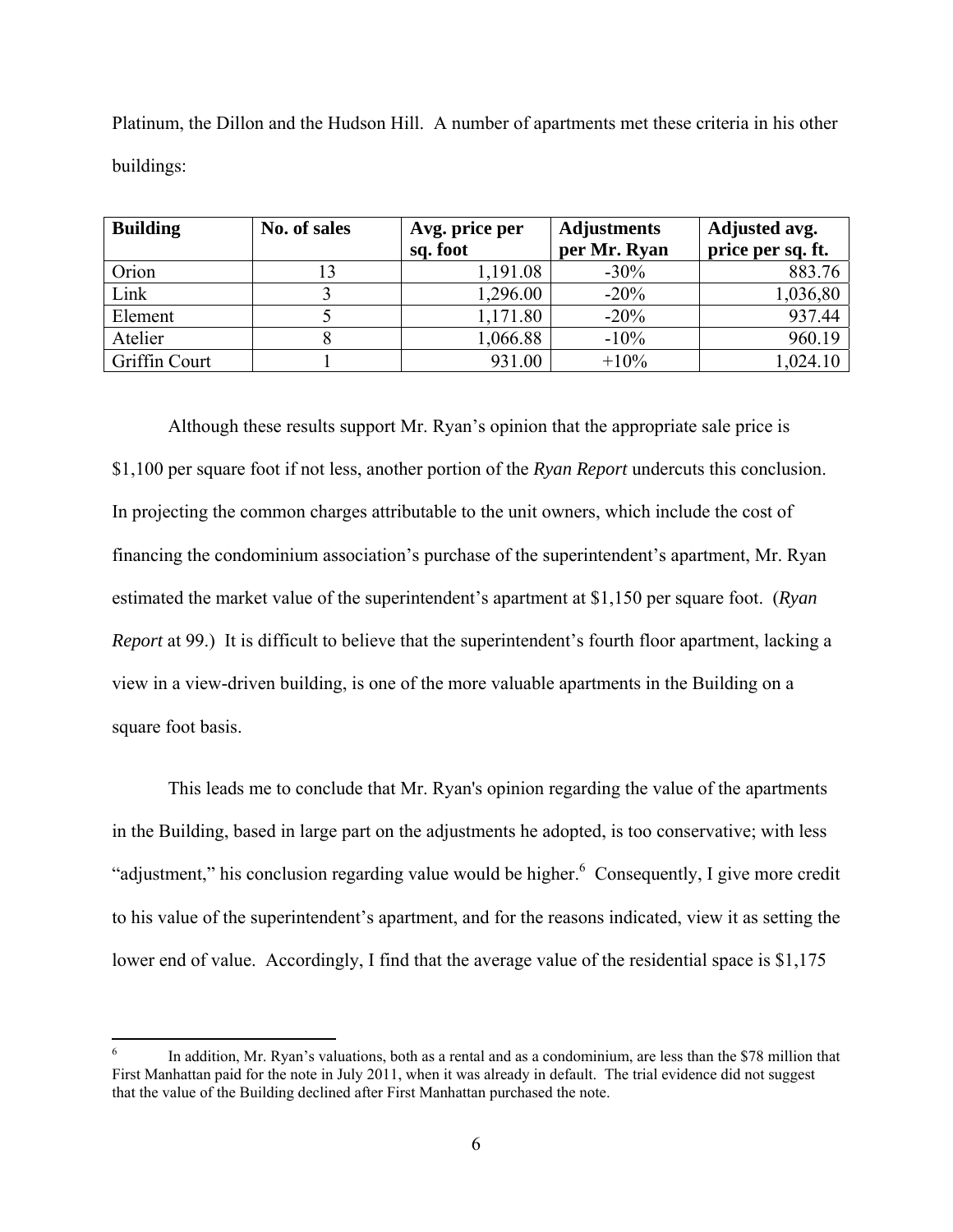per square foot, the average price of a one bedroom, one bathroom apartment is \$863,625, and the gross undiscounted selling price of all of the residential space is \$110,716,725.<sup>7</sup>

#### **2. Selling Price of Retail Unit**

 $\overline{a}$ 

 The contours of the retail space are unclear. According to Mr. Falsetta, it totals 2,578 square feet, consisting of 1,838 square feet of grade level space and 740 square feet of storage space in the cellar. In addition, the space includes an outdoor terrace/patio of approximately 730 square feet which can be used for seating if the retail space is a restaurant. (*Falsetta Report* at 1.) Mr. Falsetta valued the grade level space at \$225 per square foot and the patio at \$50 per square foot, but did not ascribe any value to the cellar space. (*Id.* at 73-74.) According to Mr. Ryan, the retail space comprises 2,766 square feet, all located at the grade level, which he valued at \$150 per square foot. (*See Ryan Report* at 92.) It is not clear whether his valuation included the patio or the basement―it couldn't include both based on the aggregate square footage―but it is clear that he ascribed the same value to all of the space. Although Mr. Falsetta criticized Mr. Ryan's reliance on rentals paid by Ninth Avenue stores (the Building and its commercial unit are located on Eighth Avenue), Mr. Ryan's use of a uniform rate, well above the rate Mr. Falsetta applied to the patio space, minimizes the perceived error in using Ninth Avenue comparables.

 Indeed, in the end, the parties' disagreement regarding the value of the retail space was immaterial to the ultimate question of value. Both parties valued the retail space for condominium purposes based on the amount of rental income that it could generate. Mr. Falsetta predicted gross annual income of \$450,000.00, deducted a vacancy and credit loss of 5% and

<sup>7</sup> In making this calculation, I have split the 169 square foot difference between the parties' assumptions regarding the saleable area, and assumed that the saleable residential space is 94,227 square feet.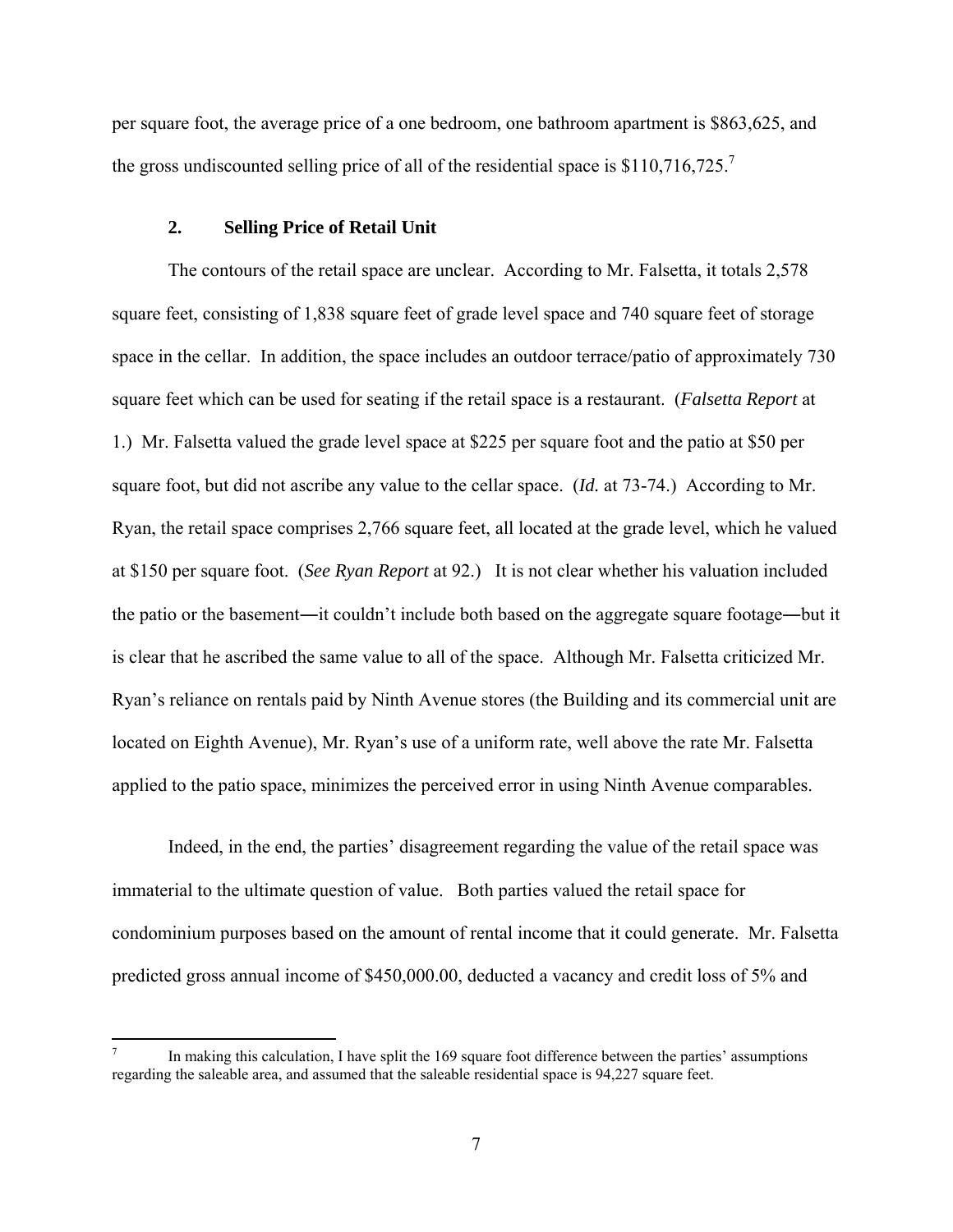other expenses aggregating \$13,707.00 and arrived at net operating income of \$413,841. (*Falsetta Report* at 101.) He divided the net operating income generated by the commercial space by a 5.5% capitalization rate and arrived at a value of \$7,524,374, which he rounded down to \$7.5 million. (*Id.* at 101-02.) Mr. Ryan estimated the gross annual rental at \$414,900.00. He also deducted a 5% vacancy and collection loss as well as unabated base real estate taxes (\$36,009), arrived at a net operating income of \$358,146, divided this amount by a 6% capitalization rate, and concluded that the value of the retail space was \$5,969,100, rounded up to \$6 million. (*Ryan Report* at 93.) In the end, the experts were \$1.5 million apart.

 Neither party provided any meaningful evidence about the deductions from the retail income other than the vacancy loss or the different capitalization rates. Given the state of the record, and in light of the immaterial difference in their ultimate opinions, I find that the appropriate value is the intermediate value, and the selling price of the commercial space is \$6,750,000.

 Accordingly, the undiscounted gross sellout price of the residential and commercial units is \$117,466,725.

## **3. Sellout Expenses**

 $\overline{a}$ 

 Although the valuation of the retail space reflected certain deductions, the undiscounted gross sellout price of the residential space did not. Mr. Ryan estimated that the sellout expenses would come to \$24,290,620 (net of "recapture")<sup>8</sup> during the absorption period, (*Ryan Report* at 104), while Mr. Falsetta valued the gross sellout expenses at \$20,706,160. (*See Falsetta Report*

<sup>8</sup> "Recapture" refers to the owner's declining share of the real estate taxes and common charges resulting from the sale of the units. Mr. Ryan computed the total cost to the owner of the common charges and taxes during the sellout without regard to any sales, but also treated the "recaptured" amount as income. (*See Ryan Report* at 104.) Mr. Falsetta essentially aggregated the amounts, and showed the declining cost to the owner as the units are sold. (*See Falsetta Report* at 105-08.)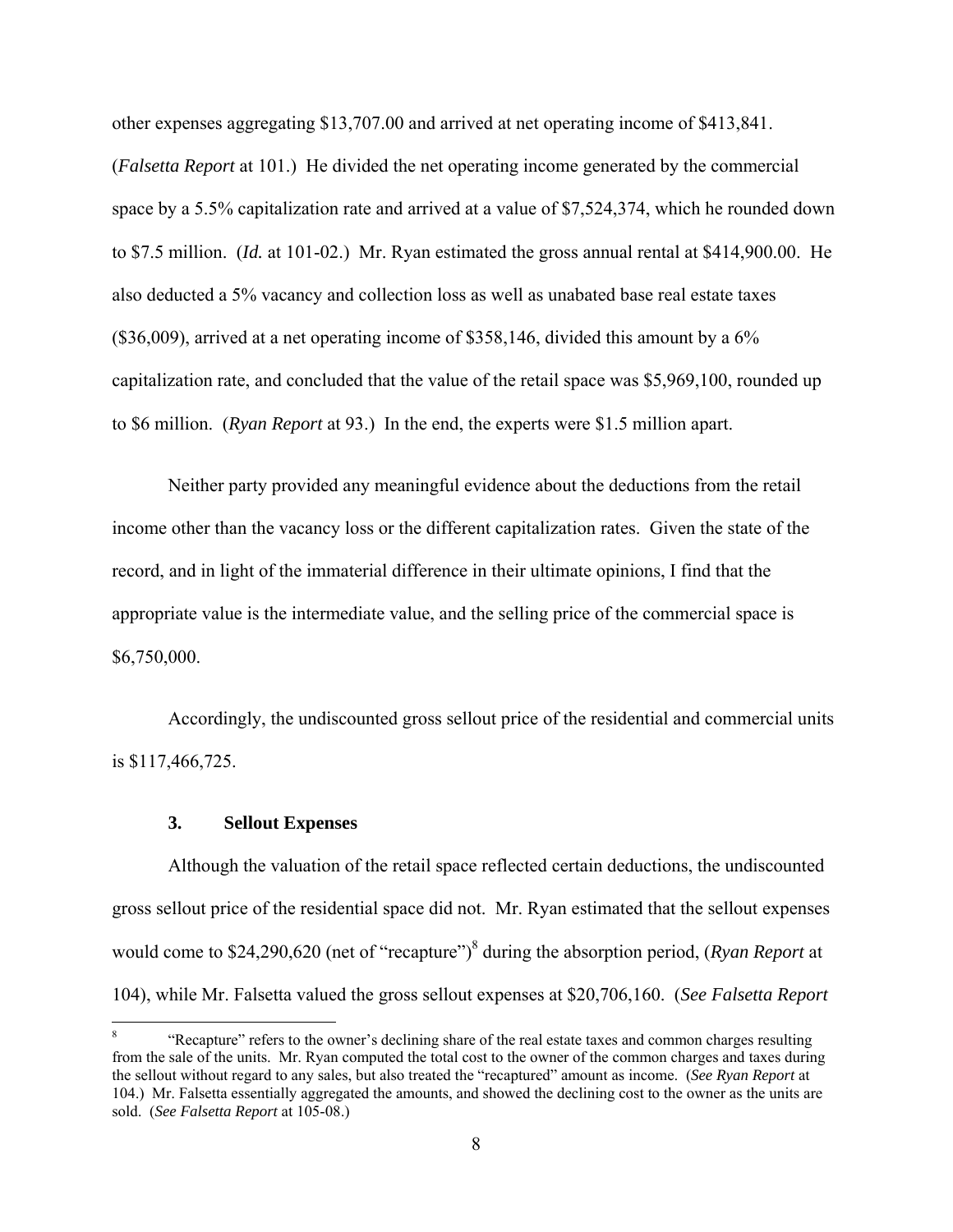at 105-08.) More than 50% of the difference is attributable to their assumptions regarding common charges and real estate taxes.

 Mr. Ryan assumed common charges of \$13.89 per square foot, (*Ryan Report* at 100), which was substantially higher than his other comparables. (*Id.* at 97.) Based on his analysis, the owner would bear common charges of \$2,244,161.00 (net of "recapture") during the sellout. (*See id.* at 104.) The owner would initially bear all of the common charges (as well as real estate taxes, marketing, selling expenses and other expenses) until it began to close on sales. As the units were sold and the unit owners became responsible for the common charges, the owner would pay less each month on a net basis. Thus, the effect of any overestimation of the common charges would diminish with time.

 Mr. Falsetta assumed that the owner of the project would not pay any common charges (or any other expense) for the first fifteen months that it owned the Building, and estimated that the owner would ultimately pay \$718,960.00 in common charges (inclusive of real estate taxes) during the sellout. (*See Falsetta Report* at 105-06.) This assumption, which is based on Mr. Falsetta's prediction as to when unit sales would begin to close, is not reasonable. The common charges reflect, among other things, the Building payroll, fuel and utilities, water and sewer charges, and insurance. (*See Ryan Report* at 100.) Although the costs of an occupied building are undoubtedly higher, the owner would still have to bear some of these expenses during the early part of the absorption period, and before it began to close on the sale of condominium units. For example, the owner would have to pay to secure the Building, maintain insurance coverage, and provide for the upkeep of the Building especially while potential unit buyers viewed the premises. The owner would also have to pay legal and accounting fees; its professionals might not be willing to wait a year for payment from the sales proceeds.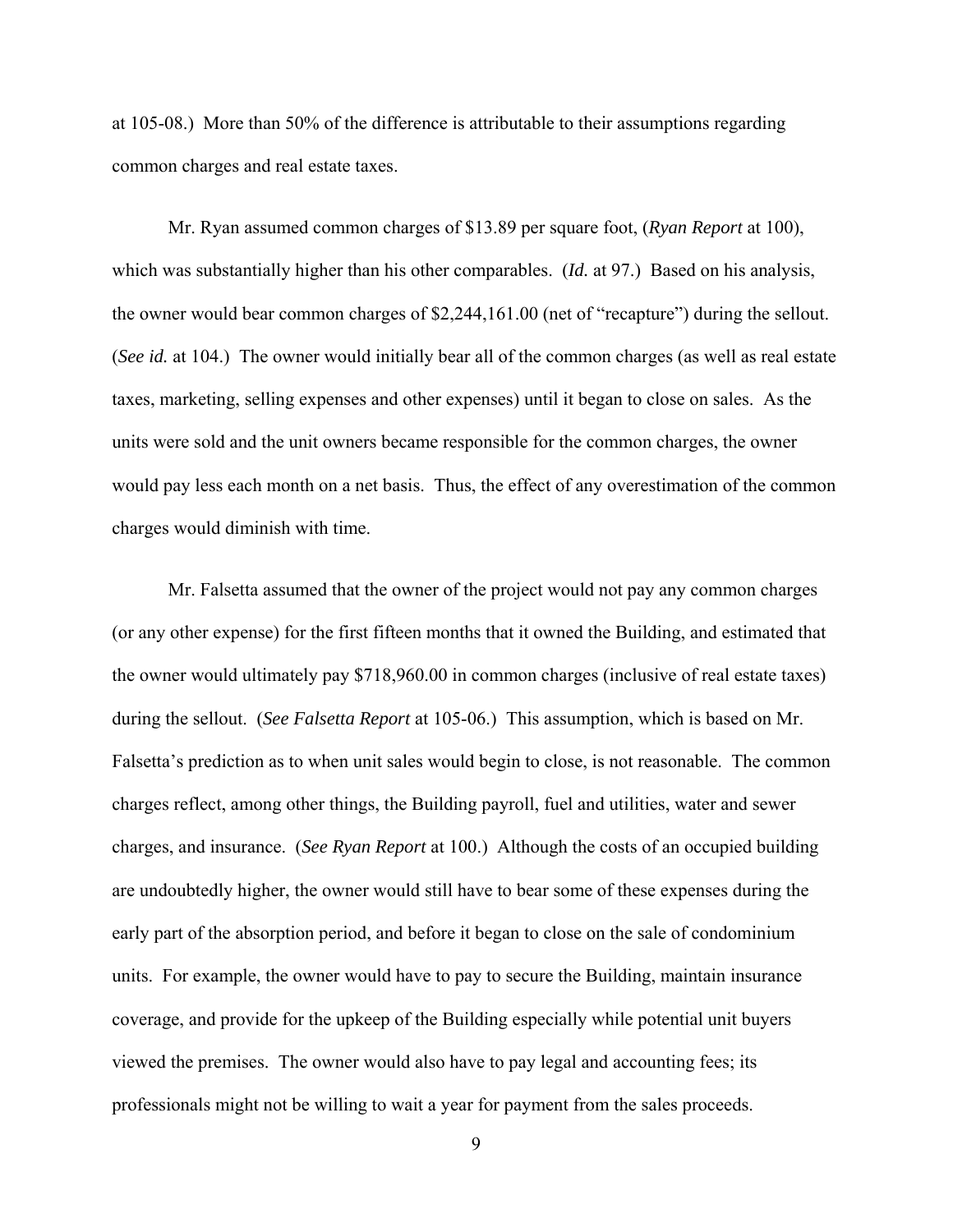The same holds true for the real estate taxes. While the experts disagree over the amount of the real estate taxes as a result of the section 421-a tax benefits, some taxes will still become due and will have to be paid. Mr. Falsetta's sellout analysis does not account for any of these costs during the first fifteen months.

 Another significant difference between the two experts concerned their assumptions regarding a contribution to the Building's reserve fund. Mr. Ryan observed that the sponsor of a new for-sale development will typically contribute to the working capital fund on a per unit basis. (*Ryan Report* at 100.) He estimated that the contribution would be \$2,500 per residential unit, or a total of \$305,000. (*Id.* at 100.) He also estimated that the owner would have to spend \$500,000 to address the water damage to several apartments on the third and fourth floors. (*Id.* at 100.) Both assumptions are reasonable. In fact, Mr. Falsetta noted that it would cost the owner \$540,000 to complete some minor punch list items and repairs, (*Falsetta Report* at 50), but his analysis does not appear to account for this expense which the owner would presumably have to absorb to ready the Building for unit sales. Nor does he account for a contribution to the reserve fund.

 Accordingly, I reject Mr. Falsetta's estimate of the expenses during the absorption period, and conclude that Mr. Ryan's estimate is more reliable. However, because Mr. Ryan overestimated the common charges that the owner must pay during the sellout period, I have reduced Mr. Ryan's total sellout expenses by approximately 5% to \$23 million. Deducting this latter sum from the undiscounted gross sellout income of \$117,466,725, I find that the undiscounted net sellout income for the Building as a condominium is \$94,466,725.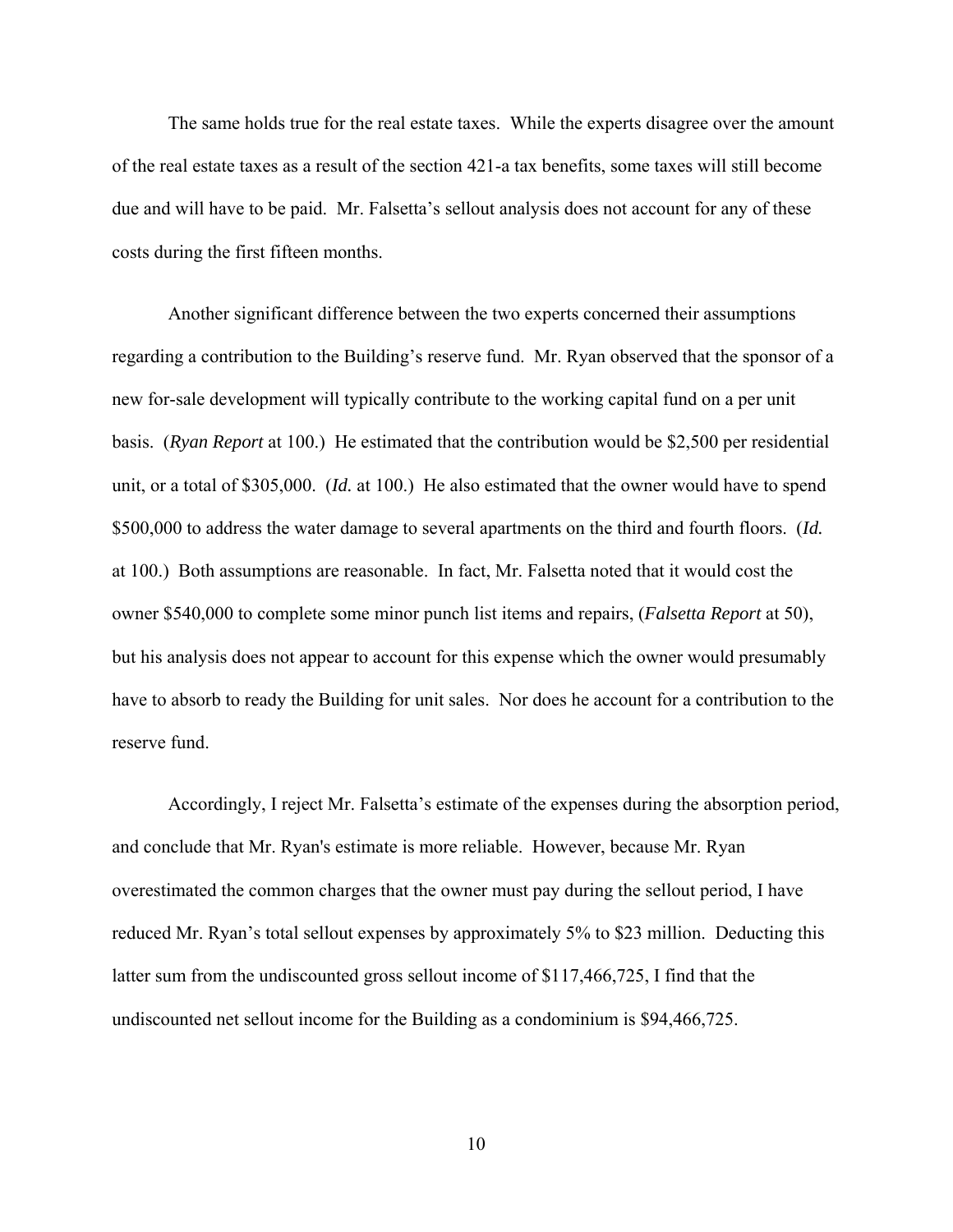### **4. The Discount Rate**

 The last aspect of the experts' opinions concerns the discount rate. Mr. Falsetta used a 6% discount rate, (*Falsetta Report* at 104), and Mr. Ryan used a 10% rate. (*Ryan Report* at 102.) The higher the discount rate the lower the value. Neither of their Reports explained how the rate was selected, and the experts' testimony did not touch on it. Under the circumstances, I will treat their divergent opinions as the range of rates, and select an intermediate rate of 8%.

 Although it may prove difficult to apply the 8% rate to stream of uneven cash flows, it is unnecessary to do so in order to arrive at a present discounted value of the Building's income stream as a condominium. The first step is to determine how the application of the 6% and 10% discount rates reduced the value of the undiscounted net income predicted by the experts. Mr. Falsetta's analysis resulted in undiscounted net sellout income of \$104,693,840 (\$125,400,000 minus \$20,706,160.00). When he applied his 6% discount rate, he arrived at a present value of \$93,300,000, (*see Falsetta Report* at 110), or 89.12% of the undiscounted amount. Mr. Ryan computed the undiscounted net sellout income as \$91,253,070.00, and after applying his 10% discount rate, came up with a present discounted value of \$76,400,000. (*See Ryan Report* at 103.) This reflected 83.72% of the undiscounted value.

 The use of an 8% discount rate should result in a reduction between 83.72% and 89.12% to the amount of undiscounted net sellout income computed by the Court. While the actual percentage reduction would depend on the timing, number and amount of the uneven cash flows, a fair approximation of the effect of the 8% discount rate would be a reduction of 86.42%, the mathematical average of the reductions resulting from the applications of the 6% and 10% rates. This percentage reduction applied to the undiscounted net sellout income computed by the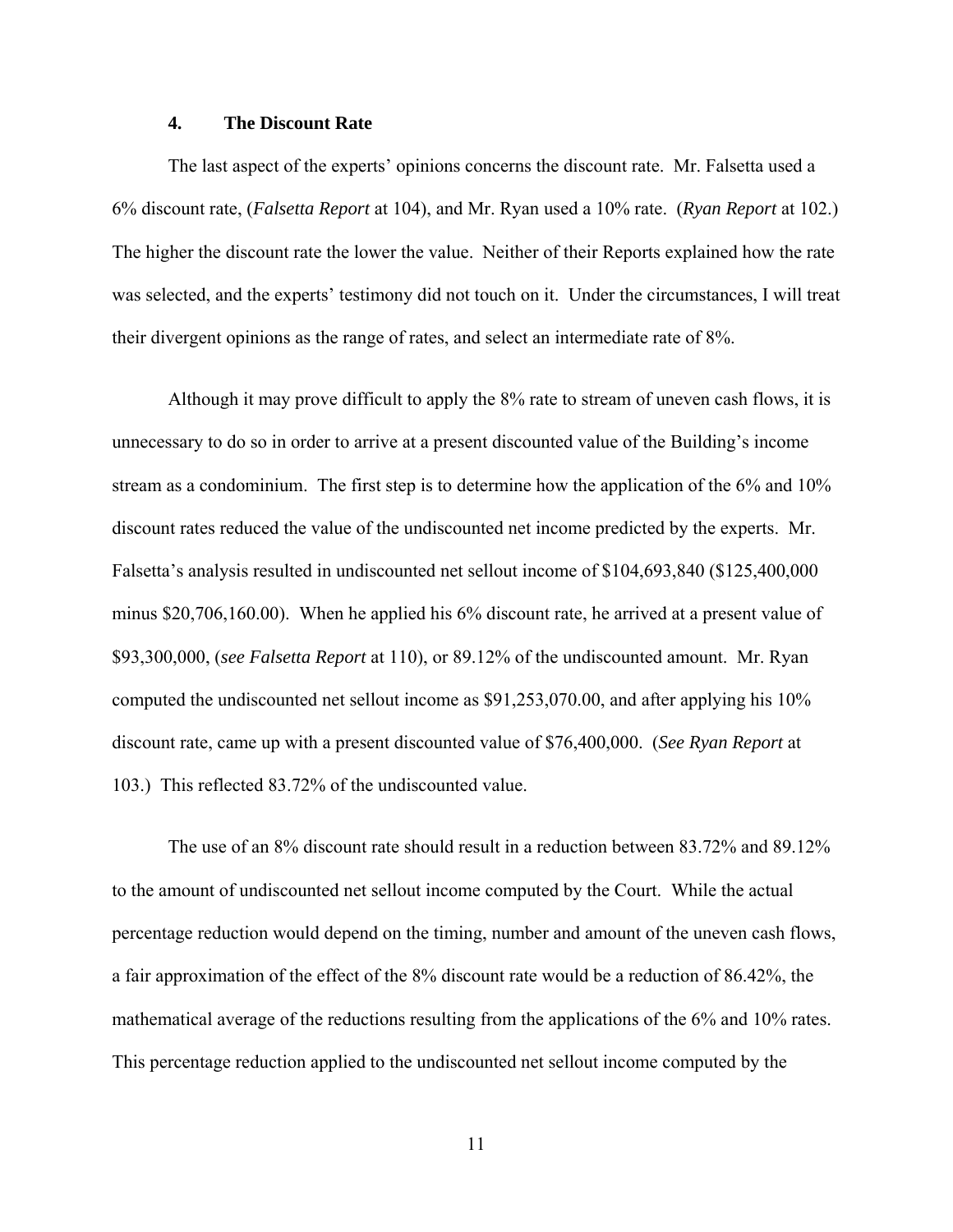Court―\$94,466,725―yields a present discounted value of \$81,638,143.75, rounded up to \$81,650,000, which the Court finds to be the present value of the Building as a condominium.

### **C. Value as a Rental**

1

Both experts valued the Building as a rental using the income capitalization approach.<sup>9</sup> Under this approach, the expert computes a single year's stabilized net operating income, divides that amount by an overall capitalization rate ("OAR" or "Cap Rate"), makes some further adjustments and arrives at value. The principal factors that affect the value determination are the rental value per square foot of the residential and commercial space, the amount of time it will take to reach a stabilized rental (*i.e.*, the absorption period), the operating and lease up expenses and the Cap Rate.

 Initially, the rentable area is less than the saleable area. In the condominium scenario, the owner will sell the superintendent's apartment to the condominium association, and receive sale income. (*Ryan Report* at 41.) In the rental scenario, however, the landlord will not receive any rent from the superintendent. Both experts recognized that the space attributable to the superintendent's apartment had to be discounted. After deducting the superintendent's apartment, Mr. Ryan calculated the rentable area at 93,627 square feet, (*Ryan Report* at 82), and Mr. Falsetta calculated it at 93,755 square feet. (*See Falsetta Report* at 72.) There is no explanation for why the previous difference of 169 square feet declined to 128 square feet, but as with the condominium scenario, I will assume that the intermediate value, 93,691 square feet, represents the rentable area.

<sup>9</sup> Mr. Falsetta also performed a discounted cash flow analysis and concluded that the value of the Building as a rental under this approach was \$103 million. (*Falsetta Report* at 80.)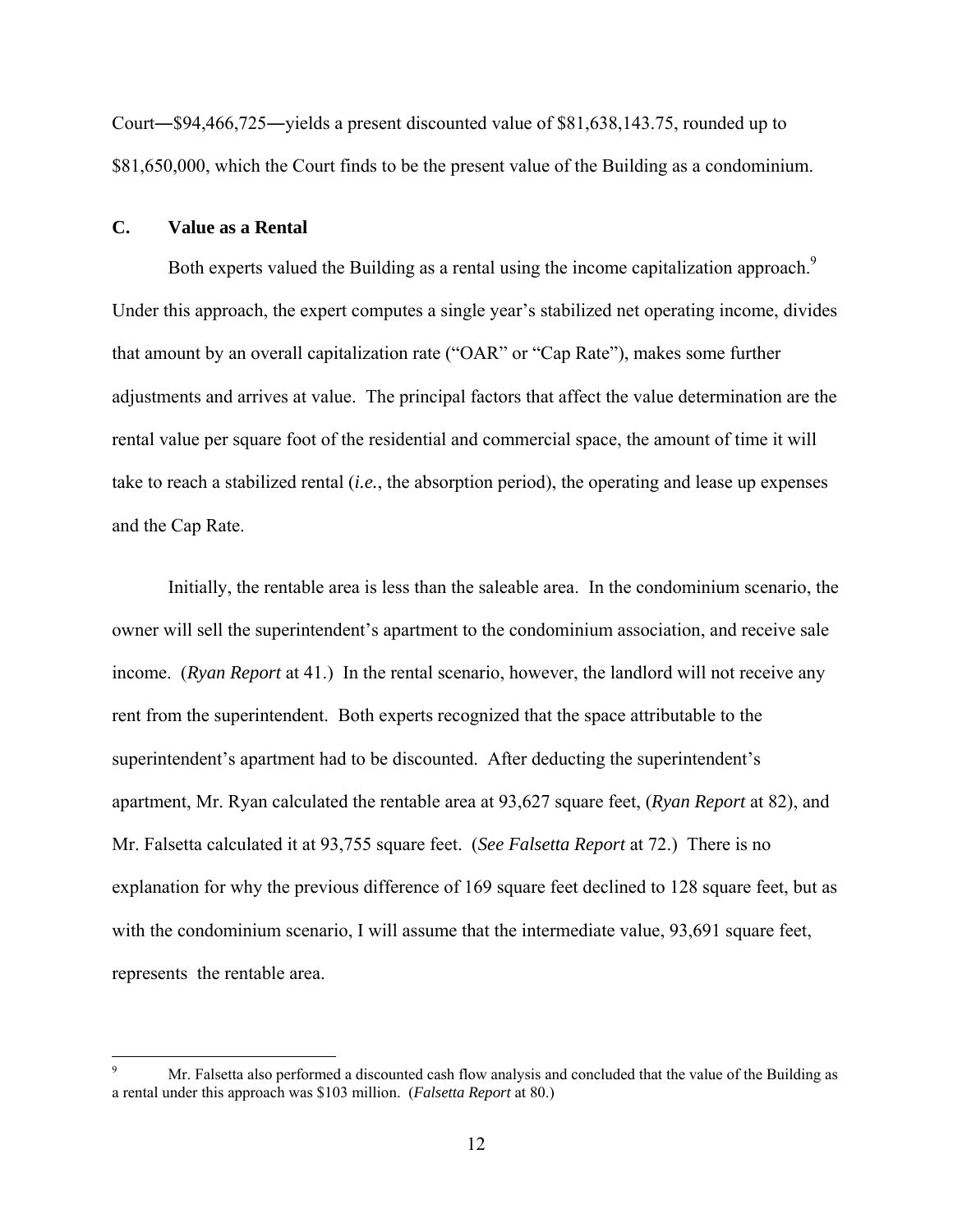The experts differed substantially in their opinions regarding the value of the Building as a rental. According to Mr. Falsetta, the Building is worth \$103 million. (*Falsetta Supplement* at 7.) Mr. Ryan valued the Building at \$70.3 million, or nearly \$33 million less than Mr. Falsetta.<sup>10</sup> (*Ryan Report* at 88.) Many of the components of their respective analyses yielded immaterial differences. These included the projected gross rental income from the retail space (\$414,900 (FM) versus \$450,000 (Debtor)), certain additional income (\$61,000 (FM) versus \$60,000 (Debtor)), operating expenses (\$3,054,869 (FM) versus \$3,013,556 (Debtor)), the value of the real estate tax abatement (\$7.1 million (FM) versus \$7.2 million (Debtor)), the vacancy and credit loss (5% (FM) versus 4% (Debtor)) and the absorption period (five months (Debtor) versus six months (FM)). For the purposes of my analysis, I have treated these differences as ranges, and selected a midpoint value that is reflected in the table at the end of this portion of the opinion. The principal differences in the appraisals centered on the assumptions regarding the Cap Rate and the rental value per square foot.

## **1. Cap Rate**

 The Cap Rate is determined by examining recent building sales, preferably in Manhattan. It represents a fraction, expressed as a percentage, in which the numerator is the annual net operating income of the subject building and the denominator is the selling price of the building.

 The Cap Rate has a multiplier effect on value. For example, a Cap Rate of 4% means that every additional dollar of net operating income adds \$25 of additional value. Mr. Ryan initially selected a Cap Rate of 4.75% which he subsequently reduced to 4.5% (*Ryan Supplement* at 2); Mr. Falsetta used a rate of 4%. (*Falsetta Report* at 79.) The comparable Cap Rates used

 $10$ Although Mr. Ryan reduced the absorption period and the Cap Rate in his Supplement, he did not modify his opinion regarding value because the "as stabilized" date would be reached in a new tax year.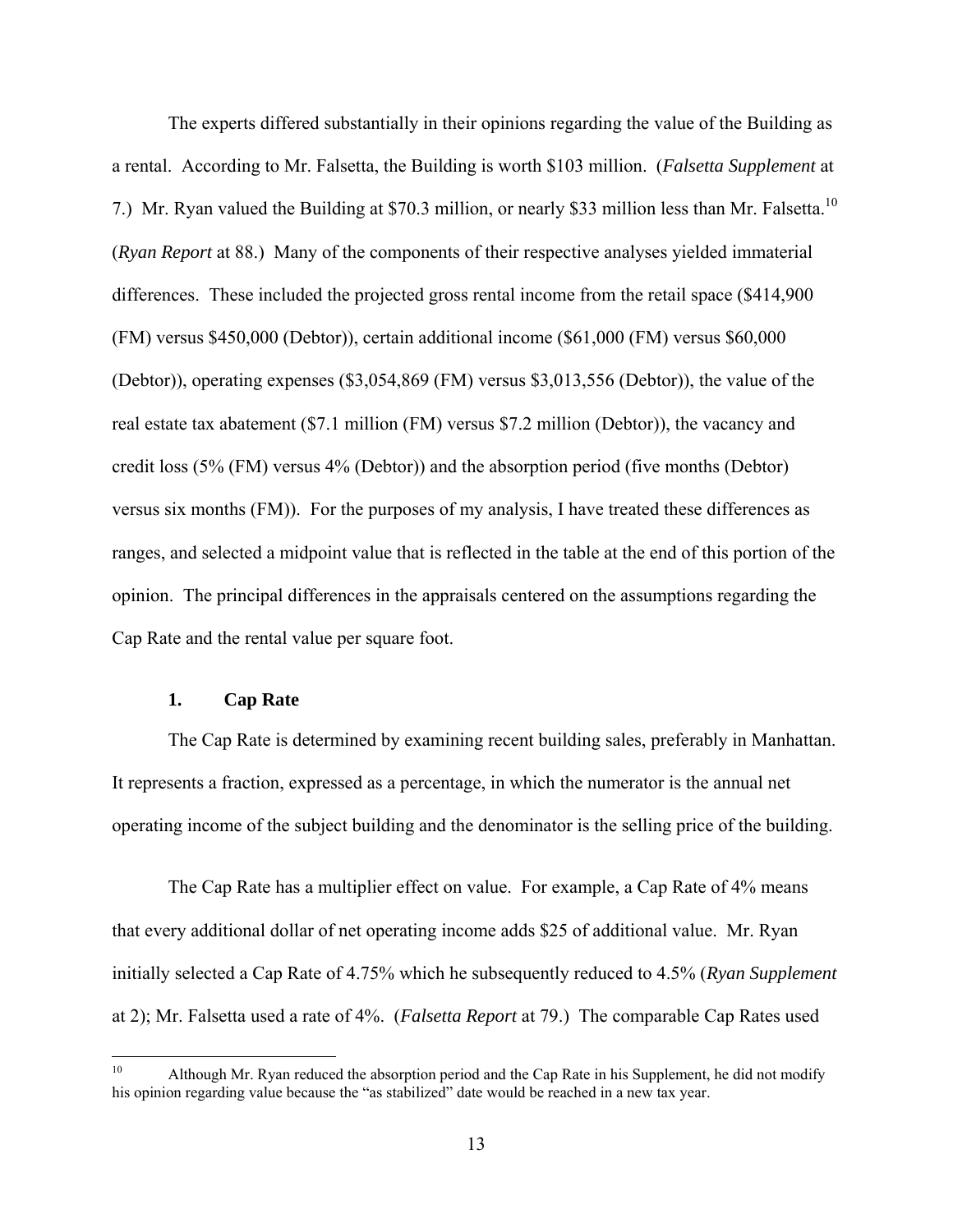by Mr. Falsetta in his Report, (*see id.* at 78), were sometimes incomplete and inexact, in some cases outdated, included buildings outside of Manhattan, and I reject them. While Mr. Ryan provided more detailed and useful information, the information did not support his conclusion.

 His Supplement and Report listed a total of seven comparable Cap Rates. (*See Ryan Report* at 85; *Ryan Supplement* at 5.) All but one of his rates fell slightly above, slightly below or right at 4%, and averaged approximately 4.05%. The seventh Cap Rate was reported as 5%, something of an outlier compared to the other Cap Rates reported by Mr. Ryan. It concerned the sale of the building located at 120 West 21st Street, and was the subject of a fair amount of testimony and other evidence. The Debtor brought out through documentary and testimonial evidence that the building's tax expenses were apparently understated, and consequently, the net operating income and the resulting Cap Rate should have been lower. The accuracy of the 5% figure is highly suspect, and I will disregard it. Rounding up the average of the other six Cap Rates, I find that the appropriate Cap Rate is  $4.1\%$ .<sup>11</sup>

## **2. Rental Value per Square Foot**

 The assumptions regarding the rental value per square foot accounted for the biggest difference between the two appraisals. Mr. Ryan estimated a rental value of \$65 per square foot, while Mr. Falsetta testified to a value of \$72 per square foot. To illustrate the significance of this difference, an additional \$7.00 per square foot of value multiplied by 93,691 square feet would

 $11\,$ The 4.1% Cap Rate also represents the average Cap Rate if I include 120 West 21st Street but use the 4.5% Cap Rate that the Debtor advocated for the sale of that building.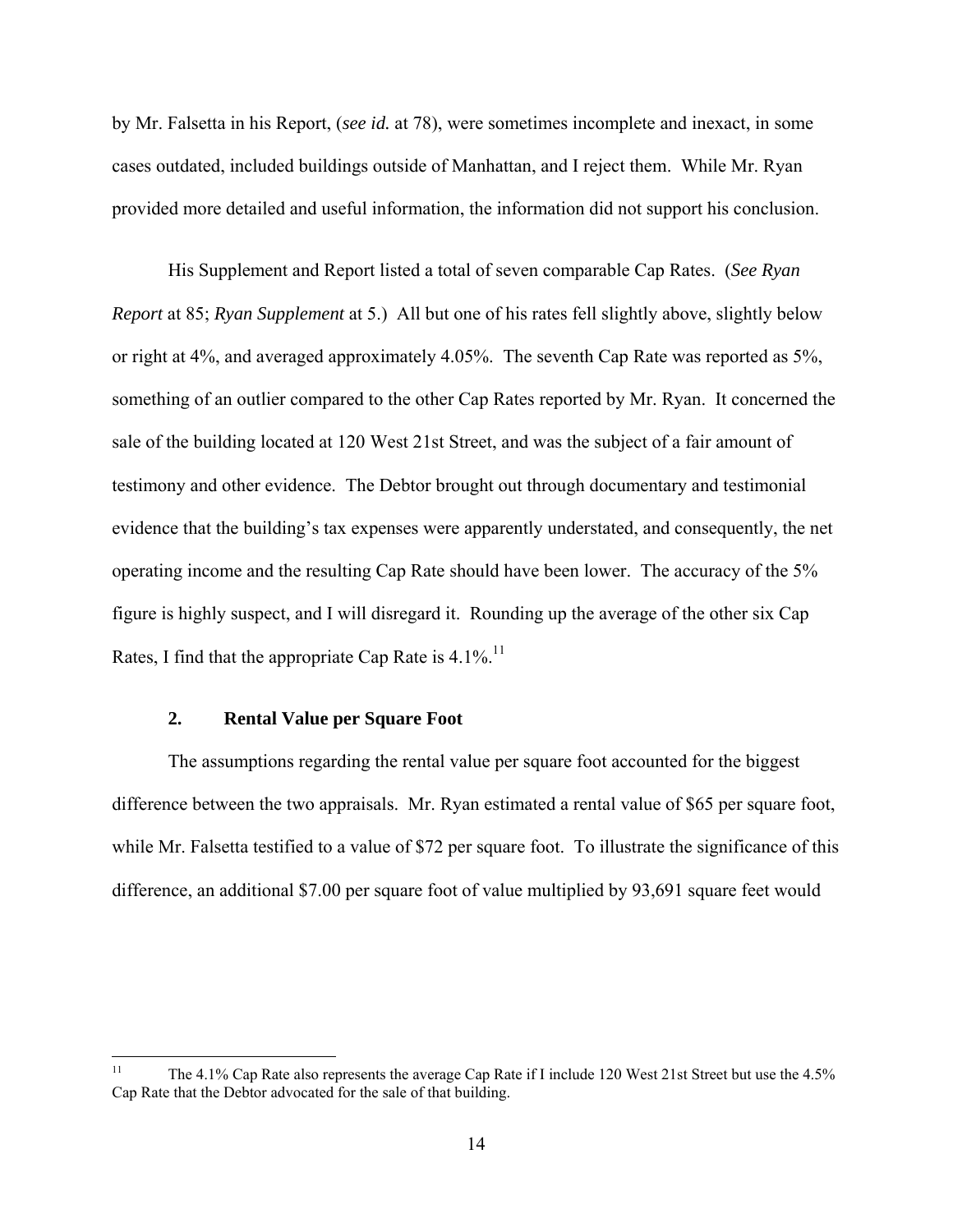increase the annual net operating income by \$655,837. The 4.1% OAR would convert this additional income into roughly \$16 million of additional value.<sup>12</sup>

 Both experts calculated the square foot rental value by examining the rents in "comparable" buildings. Each used Silver Towers and MiMA in their analyses. Several other buildings appeared in one report but not the other. Two of the other buildings selected by Mr. Falsetta, the Continental and the Beatrice, are located on Sixth Avenue outside of Hell's Kitchen. Both buildings have superior amenities compared to the Building, and the residential units at the Beatrice start on the twenty-sixth floor while the residential units at the Continental start on the ninth floor. (*See Falsetta Report* at 62, 66.) In addition, the average overall rents are higher than the other comparables, (*see id.* at 67), and their inclusion raised the overall average rental value computed by Mr. Falsetta. The two remaining comparables, Longacre and Archstone West, are older and inferior in quality to the Building, (*id.* at 71), and it is unclear how much useful information they provide.

 Three of Mr. Ryan's other comparables―505 W. 37th Street, Townsend and Emerald Green―are located on side streets closer to the garment district and the entrance to the Lincoln Tunnel. The Archstone Clinton is an older building, erected in 1997. Mr. Ryan's remaining comparables, the Mercedes House (Phase 1) and the Platinum, provide better comparisons. In fact, the Platinum, a condominium, is located on 46th Street between Seventh and Eighth Avenues. (*Ryan Report* at 65.) Although Mr. Falsetta criticized the use of the Mercedes House in part because it is located three avenues west of the Building on Eleventh Avenue, Silver Towers, one of his comparables, is also located on Eleventh Avenue.

The spread was actually greater because Mr. Falsetta used a lower OAR and Mr. Ryan used a higher one.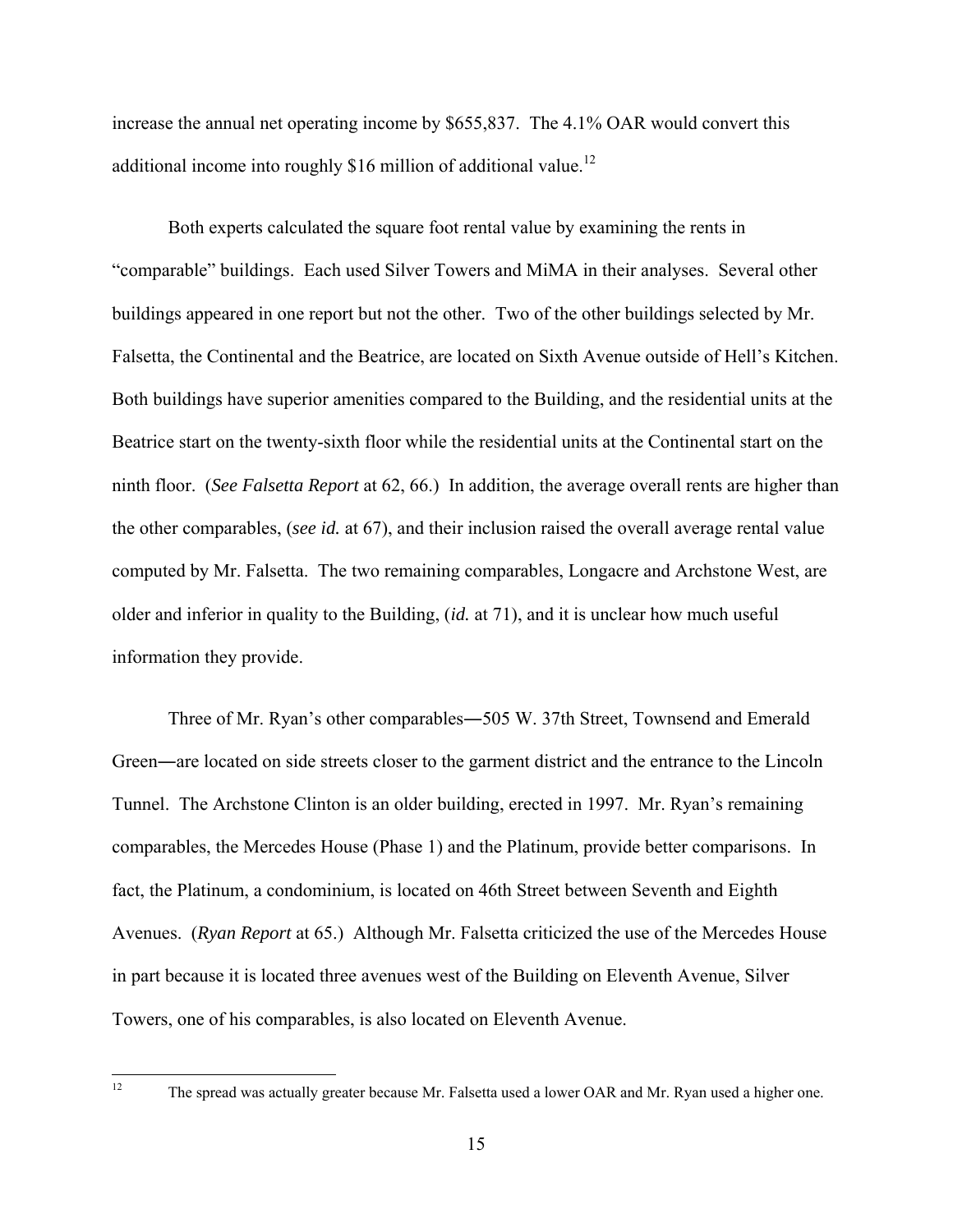Based on the foregoing, I find that the appropriate comparables are Silver Towers, MiMA, the Platinum and the Mercedes House, although, the Mercedes House did not produce any rentals that satisfied the criteria described in the next paragraph. In addition to these buildings, the Orion, another condominium, is also a comparable. The Orion was completed in 2006 and is located at Eighth Avenue and 42nd Street, six blocks from the Building. (*Ryan Report* at 67.) Clifford Finn, the president of Citi Habitats Marketing Group provided testimony and documentary evidence regarding a number of recent rentals at that building. (*See* FMX S.)

 As with the condominium analysis, the focus is on the one bedroom, one bathroom apartments between 700 and 800 square feet. The following rentals at Silver Towers and MiMA satisfy these criteria,<sup>13</sup> yielding an average per square foot rental of \$72.58, and an average monthly rental of \$4,445.53 for a 735 square foot apartment.

| Comparable           | <b>Floor</b> | Sq. Ft. | \$ per sq. ft. | <b>Lease Date</b> |
|----------------------|--------------|---------|----------------|-------------------|
| <b>MiMA</b>          | 12           | 750     | 71.92          | 12/10/11          |
|                      | 14           | 775     | 70.06          | 12/10/11          |
|                      | 17           | 775     | 71.92          | 1/13/12           |
|                      | 25           | 775     | 74.71          | 1/13/12           |
|                      | 36           | 750     | 68.32          | 10/22/11          |
|                      | 42           | 720     | 68.25          | 9/30/11           |
|                      | 43           | 700     | 73.63          | 11/19/11          |
|                      | 46           | 700     | 76.29          | 12/10/11          |
| <b>Silver Towers</b> | 33           | 700     | 75.34          | 4/26/11           |
|                      | 33           | 700     | 75.34          | 5/5/11            |

 Silver Towers and MiMA enjoy better amenities, (*see Falsetta Report* at 58, 60), comparable views but inferior locations―they are farther west and more distant from the main public transportation. Weighing superior amenities against an inferior location is a highly

 $13\,$ 13 In addition to the *Falsetta Report* and *Falsetta Supplement*, rental information also came from FMX S. Mr. Ryan reported ranges of rents but did not report the rents attributable to specific apartments.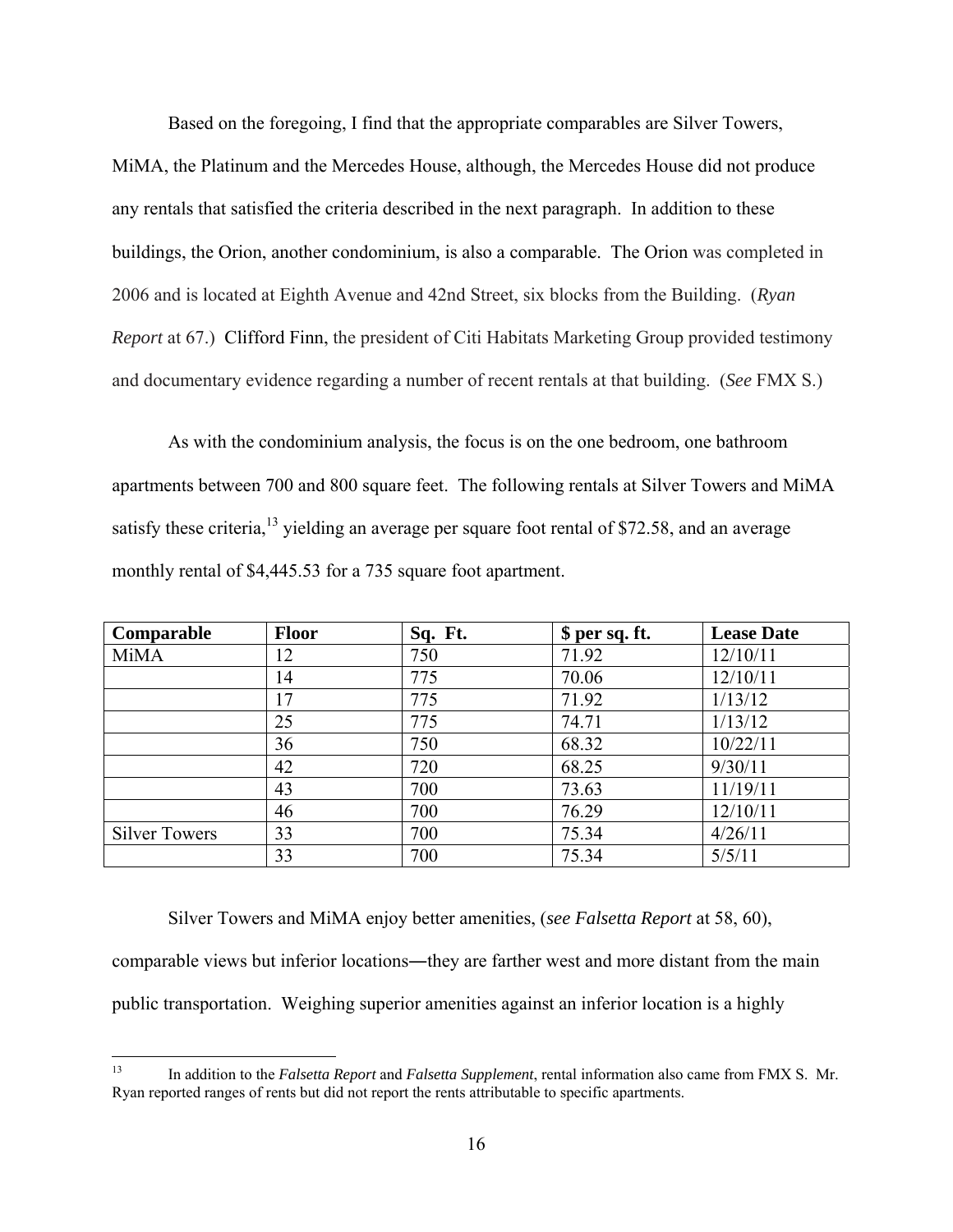subjective exercise. As noted, the mean square foot rental at the two buildings is \$72.58, which is rounded down to \$72.

 The Platinum and the Orion are condominiums, and they require a different consideration. Clifford Finn testified that there may be as much as a 10% variable in the way condominium and rental square footage is measured. (Tr. (2/21/12) at 72.) He did not specifically say how this affected value, but the implication of his testimony was that the variance tended to result in a lower per square foot rental calculation for condominiums. This does not make sense―a square foot is a square foot―but First Manhattan did not challenge this assumption, and I therefore accept it.

 Applying the same criteria outlined above produces the following information about rental activity at the Platinum and the Orion:

| Comparable | <b>Floor</b> | Sq. Ft. | \$ per sq. ft. | <b>Lease Date</b> |
|------------|--------------|---------|----------------|-------------------|
| Platinum   | 3            | 751     | 62.32          | 8/23/11           |
|            | 24           | 748     | 59.36          | 7/1/11            |
|            | 12           | 750     | 57.60          | 3/16/11           |
|            | 23           | 750     | 59.20          | 5/3/11            |
| Orion      | 27           | 710     | 62.54          | 8/25/11           |
|            | 51           | 794     | 60.45          | 8/17/11           |
|            | 50           | 768     | 54.69          | 8/10/11           |
|            | 23           | 712     | 54.78          | 7/21/11           |
|            | 59           | 768     | 70.31          | 6/14/11           |
|            | 25           | 729     | 52.26          | 5/31/11           |
|            | 55           | 768     | 54.69          | 5/22/11           |
|            | 45           | 794     | 60.45          | 5/13/11           |
|            | 4            | 712     | 50.56          | 3/14/11           |

 The average rental value of these thirteen apartments is \$58.40, and the average monthly rental of a 735 square foot apartment would be \$3,577.05. Mr. Finn implied that the average rental should be increased by as much as 10% or approximately \$6 per square foot to roughly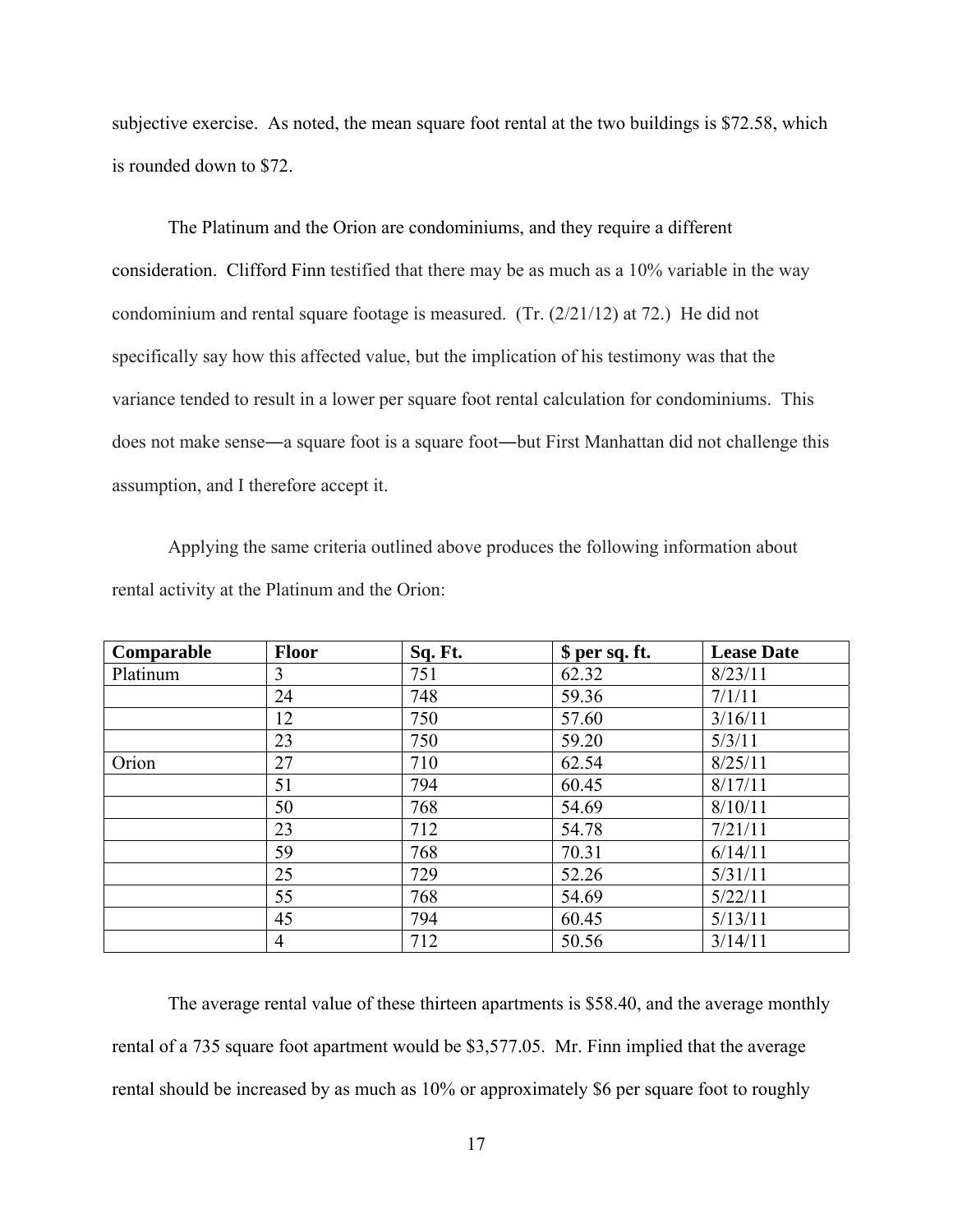\$64 to account for the variance in the measurement of square footage between a condominium and rental apartment.

 Other considerations may also affect value. Both the Orion and the Platinum are slightly older than the Building. (*See Ryan Report* at 65, 67.) This suggests that the Building rental value should be higher. In addition, the Building has the advantage of "exclusivity" ― typically three apartments per floor ― and this feature adds value. The locations of the Platinum, the Orion and the Building are comparable. The Platinum and the Orion have superior amenities, superior apartment features and superior views compared to the Building, at least according to Mr. Ryan. (*See Ryan Report* at 65, 67, 77.) In fact, Mr. Ryan thought that the condominium sale value of the Platinum comparables should be adjusted downward by 25% and the Orion downward by 30% before using them to determine the square foot selling value of the units in the Building. (*Id.* at 77.)

 While I accept the premise that these buildings are superior to the Building, applying the same downward adjustments, averaging 27.5%, to their grossed up aggregate rental value of \$64 per square foot would lead to an extraordinary result. The adjustment would suggest that the average rent in the Building should be \$46.48 per square foot, and the average monthly rent for a 735 square foot one bedroom, one bathroom apartment should be \$2,842. Yet in the fourth quarter of 2011, the average per square foot rental for *all* buildings on the West Side of Manhattan was \$55. (FMX H at 2.) Moreover, the average per square foot rental and monthly rent for *all* one bedroom apartments in Manhattan was \$53.15 and \$3,195, respectively. (*Id.*) In other words, the Building, brand new and located at 48th Street and Eighth Avenue, would skew toward the lower end of the West Side and Manhattan rental markets.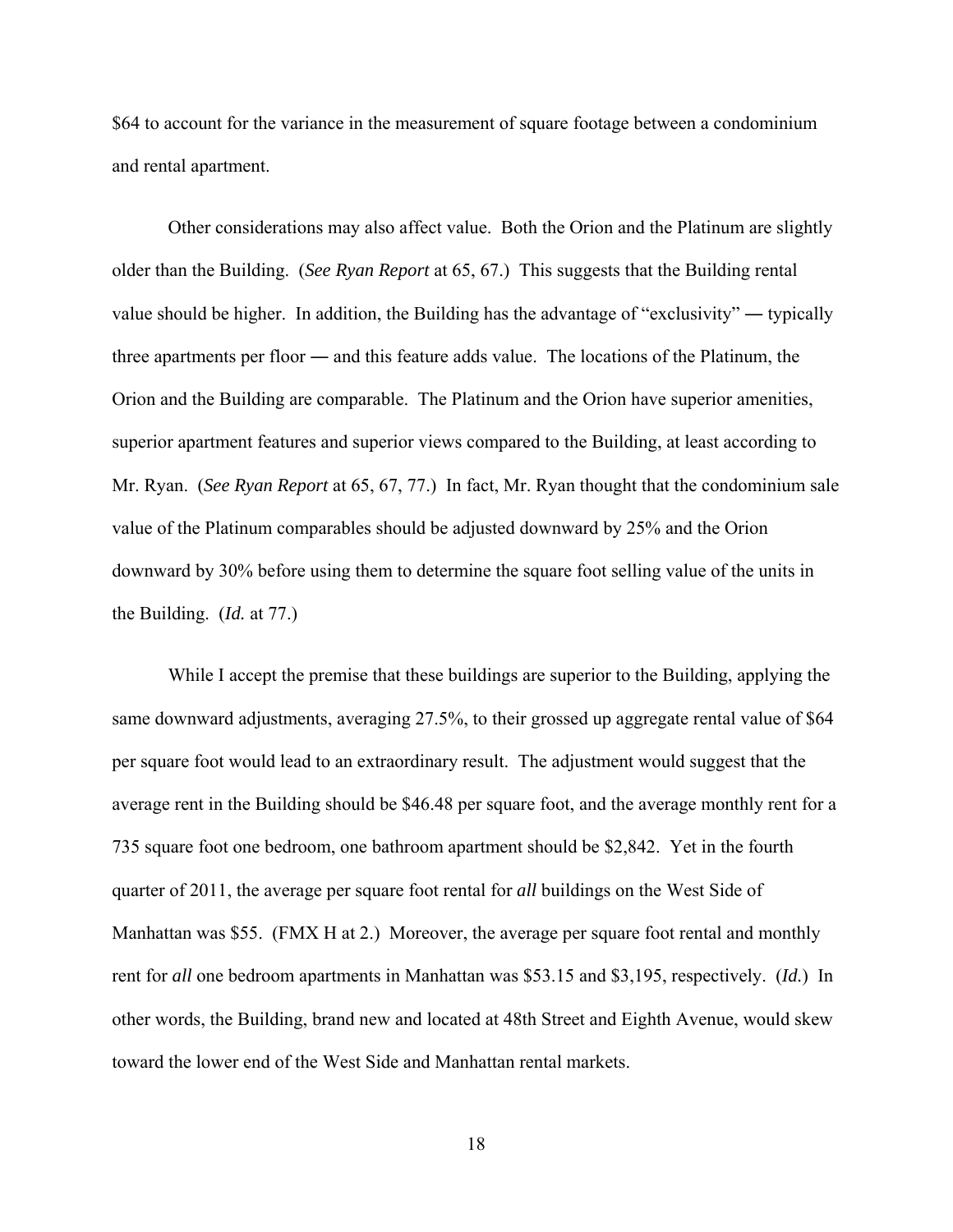This result confirms the conservative nature of Mr. Ryan's adjustments, and I question them as I did when valuing the Building as a condominium. In addition, condominium units tend to rent at a lower rate because the rentals are generally handled by the unit owner or a broker rather than a professional leasing agent in charge of leasing every unit in the building. (*See* Tr. (2/15/12) at 91.) Furthermore, rates for one bedroom apartments in West Side rental markets have generally risen during 2011, (FMX H at 2; *see Ryan Report* at 55-57), and most of the Platinum and Orion comparable lease transactions occurred during the first half of 2011.

 Accordingly, I find that a straight average of the comparable rents at the Platinum and the Orion ― plus roughly 10% or \$64 per square foot ― somewhat understates the current market for the Building, and supports an average adjusted rent of \$66 per square foot, or a monthly rental of \$4,042.50, for a 735 square foot apartment in the Building. Based on the foregoing, the rents at the four comparable buildings support a range of rents between \$66 and \$72 per square foot. The middle value of \$69 per square foot, or a monthly rental of \$4,226.25 for a 735 square foot one bedroom, one bathroom apartment, reflects the appropriate mark.

### **3. Other Reductions**

#### **a. Lost rent**

 Both sides recognize that it will take time to lease up the Building, and as a result, the owner will not receive rent from all of the apartments for the entire stabilized year. Ultimately, Mr. Ryan estimated that the lease up would take six months, (*Ryan Supplement* at 2), while Mr. Falsetta predicted it would take five months. (*Falsetta Report* at 83.) Selecting an intermediate range of 5.5 months means that the Building will lose 2.75 months, or approximately 23% of the total rent roll, during the first year. At \$69 per square foot for 93,691 square feet, this translates into lost rent of \$1,486,876.17.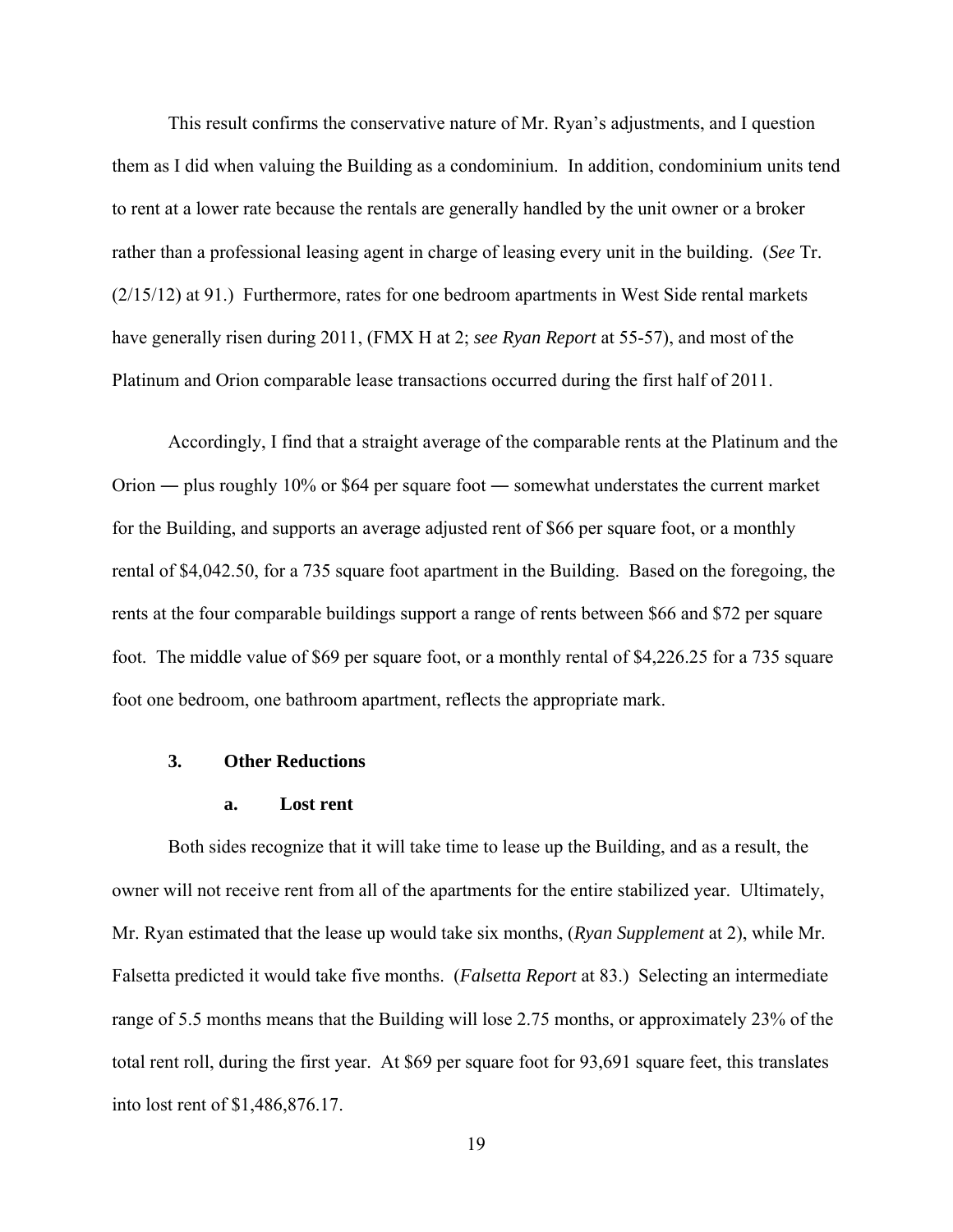#### **b. Marketing and Lease-up Costs**

The landlord will also incur marketing and other expenses during the lease up period, including rent concessions and brokerage fees. Mr. Ryan assumed a cost of completion of \$500,000, and included some lease up expenses in his computation of net operating income. (*See Ryan Report* at 84.) Mr. Falsetta computed these additional expenses at \$1,963,896. (*See Falsetta Report* at 83.) As noted earlier, he estimated the cost of completing the punch list and making minor repairs at \$540,000, but it does not appear that this amount figured into his analysis. On the whole, however, his marketing and lease up costs are much greater than Mr. Ryan's. I find Mr. Falsetta's evidence more credible, as he had the benefit of input from Citi Habitats, an experienced leasing agent, and round up his other expenses to \$2 million. Based on the foregoing, I find that the value of the Building as a rental is \$91,719,773.83 (rounded to \$91.7 million), as reflected in the following chart:

| Rent per square foot                 | 69.00          |
|--------------------------------------|----------------|
| Effective Gross Rent (\$69 x 93,691) | 6,464,679.00   |
| Retail income                        | 432,450.00     |
| Additional income                    | 60,500.00      |
| <b>Total Income</b>                  | 6,957,629.00   |
| Less: Vacancy & Credit Loss (4.5%)   | (313,093.31)   |
| Less: Operating expenses             | (3,034,213.00) |
| <b>Net Operating Income</b>          | 3,610,322.69   |
| Capitalized Value (NOI/4.1% Cap      | 88,056,650.00  |
| Rate)                                |                |
| Plus: Tax abatement                  | 7,150,000.00   |
| Less: Lost rent (2.75 months)        | (1,486,876.17) |
| Less: Marketing & Lease up costs     | (2,000,000.00) |
| <b>Total Value</b>                   | 91,719,773.83  |